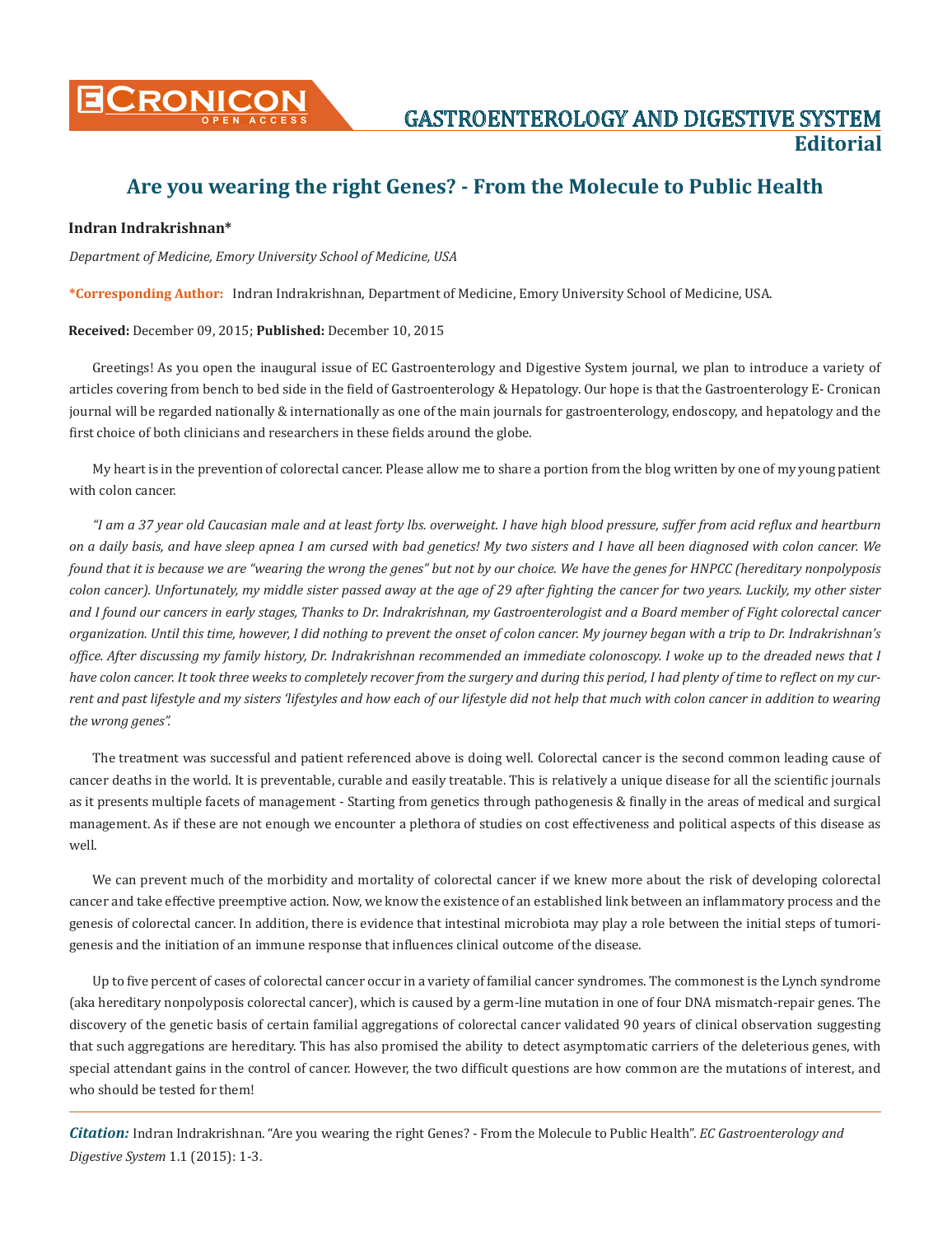As clinicians, we have been using genetic testing more frequently lately in the management of cancer. Cytogenetic and molecular genetic assays now play a part in the diagnosis and monitoring of a variety of solid tumors. It is fascinating to note that the identification of inherited mutations of genes that cause susceptibility to cancer provides new armamentarium to prevent and detect the cancer at an early stage. We are all aware that genomic instability commonly occurs in solid tumors and it has long been conjectured that this process may play a causal role in cancer. In the last decade, human molecular genetics has provided an opportunity to look deeper and hereditary cancer-predisposition syndromes are perfect guinea pigs for this hypothesis. Some of the first unequivocal support for the idea came from the discovery in the early 90s that hereditary nonpolyposis colon cancer is caused by germline mutations of mismatch-repair genes. Conditions such as familial adenomatous polyposis and the Lynch syndrome represent important models, and their contribution to the understanding of mechanisms of carcinogenesis is out of proportion to their frequency. Within a family with the Lynch syndrome, opportunities for genetic testing and enhanced surveillance do exist.

There is evidence that most tumors do arise from a single altered cell, the essence of clonal theory. With this, It is believed that a series of acquired genetic changes within the neoplastic clone may give rise to subpopulations of tumor cells with increasingly aggressive characteristics and this may result in the change in the aggression & progression of the tumor. This concept is quite conceivable as genetic apparatus of tumor cells is abnormally unstable. Over the last years, molecular studies through high-throughput technologies have led to the confirmation of critical alterations in colorectal cancer and the discovery of some new ones, ranging from mutations, DNA-methylations and structural chromosomal changes. The current theory is that specific genomic alterations may directly or indirect dysregulation of specific signaling pathways which usually exert their functions on critical cell phenotypes. These include but not limited to the regulation of cellular metabolism, proliferation, differentiation, and survival.

Advances in DNA sequencing and genomic profiling methods will play an important role in the cancer management. I hope that we will be able to identify the specific molecular defects in a person's cancer cells and this crucial information may permit the development of therapies that target or take advantage of those defects. This exciting information can help us to identify selected population with an increased risk of colorectal cancer. We may also extend this usefulness to develop effective therapeutic interventions to prevent the cancer.

Surgery remains the cornerstone for curative treatment of colorectal cancer and operative techniques have changed dramatically over the past decades. Laparoscopic approach with or without robotic- assisted surgery has become the norm for the surgical management of colorectal cancer. The emergence of targeted therapies is also playing an important role in prolonged life in metastatic disease in colorectal cancer. Furthermore, the advance of currently available diagnostic modalities and the experimental investigation of novel technologies such as the implementation of nanoparticles bring considerable promise for the detection, staging, and treatment of CRC and calls for improved stratification and prognostication to better allocate resources and justify associated costs while reducing morbidity and even mortality from the disease.

The promise of personalized medicine has become a clinical reality now with colorectal cancer genetics at the forefront of this next major advance in clinical medicine. This is no more evident than in the recent advances in testing of colorectal cancers for specific molecular alterations in order to guide treatment with the monoclonal antibody therapies which target the epidermal growth factor receptor. There are genetic mechanisms of colorectal cancer as to how these alterations relate to emerging biomarkers for early detection and risk stratification (diagnostic markers), prognosis (prognostic markers) and the prediction of treatment responses (predictive markers).

We hope that promising waves of trial data will come to us in the next decade or so and a new knowledge of relevant biomarkers may bring us closer to better & cost effective screening and surveillance strategies. To promote the basic and clinical research field in colorectal cancer, we invite investigators to contribute original research articles as well as review articles that will stimulate continuing efforts to expand the diagnosis and the treatment of colorectal cancer.

*Citation:* Indran Indrakrishnan. "Are you wearing the right Genes? - From the Molecule to Public Health". *EC Gastroenterology and Digestive System* 1.1 (2015): 1-3.

2